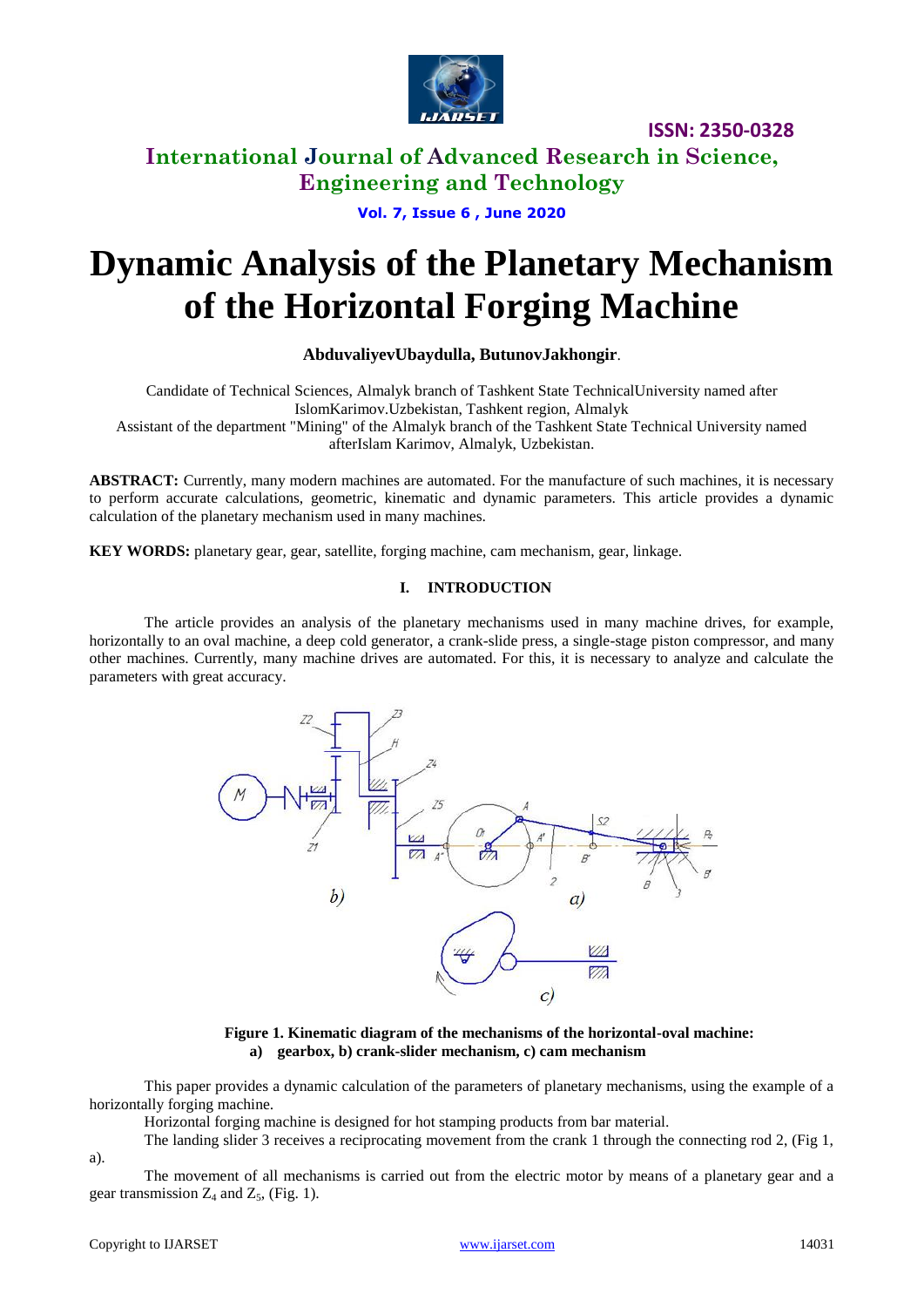

## **ISSN: 2350-0328 International Journal of Advanced Research in Science, Engineering and Technology**

### **Vol. 7, Issue 6 , June 2020**

The cam mechanism, (Fig 1,c), is part of the clamping mechanism that clamps the workpiece. The gearbox (Fig 1,b), consists of a planetary gear and a gear.

#### **II. RESEARCH METHODOLOGY**

The gearbox receives movement from the electric motor and transfers to the crank-slide and cam mechanisms. When movement is received in the planetary mechanism (Fig2), force factors appear (Fig 3). This article analyzes and forces the calculation of this mechanism. The planetary mechanism consists of a driving gear wheel  $Z_1$ , a satellite  $Z_2$ and a sun wheel  $Z_3$  (Fig 3,b).



**Fig 2. Planetary mechanism diagram**



**Fig 3. The forces acting on the wheels of the planetary gear.**

In a horizontal forging machine, the drive is driven through a planetary gear. In the planetary mechanism, the number of shaft revolutions received from the electric motor is reduced to the required by the consumer and transmitted further. Therefore, it is necessary to comprehensively study the action of the planetary mechanism is the most important task. We make power calculation of the planetary mechanism. For this, the following paramatras are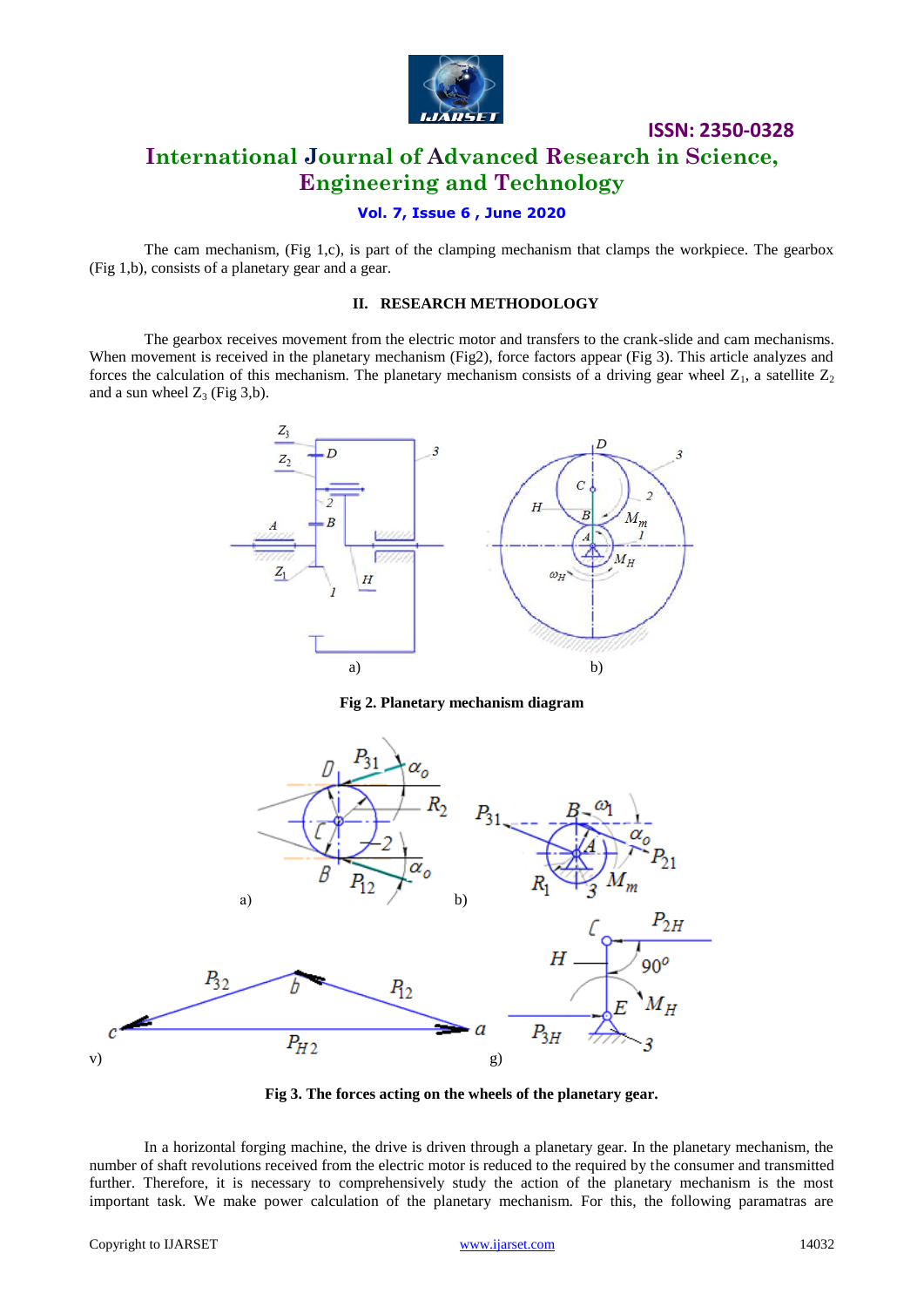

## **International Journal of Advanced Research in Science, Engineering and Technology**

#### **Vol. 7, Issue 6 , June 2020**

specified. The moment  $M_H = 20$  *HM* is set on the carrier, the resultant moment  $M_m$  is set on the first wheel. The number of teeth  $Z_1 = 24$ ,  $Z_2 = 30$ ,  $Z_3 = 84$ ; tooth modulus of all wheels m=6 mm; the angle of engagement of the wheels  $\alpha = 20^0$ . In the force calculation of the planetary gearbox, in determining the reaction forces in kinematic pairs, the carrier H. is taken as the leading link.Suppose that if the moment of equilibrium  $M<sub>m</sub>$  is set to the first wheel, and the acting moment of forces on the gearbox is set to the drive, then in this case it will be necessary to determine these moments.

The equilibrium moment  $M<sub>m</sub>$ -is determined from the condition of equality i.e. the algebraic sum of these moments is zero

$$
M_m \cdot \omega_1 + M_H \cdot \omega_H = 0 \tag{1}
$$

here the load acting on the gearbox, we obtain the following equation

$$
M_m = -M_H \frac{\omega_H}{\omega_I} = -M_H \cdot u_{H1}
$$
 (2)

Here, the gear ratio from carrier H of the planetary gear to the first wheel.

Here  $u_{H1}$  is the gear ratio from carrier H of the planetary gear to the first wheel.

1) The load-moment acting on the carrier is set,  $M_H = 20N_M$ , the moment of equilibrium based on formula  $(2) M_m = -M_H \cdot u_{H1}$ ; from here

$$
u_{H1} = \frac{1}{1 + u_{13}^H} = \frac{1}{1 + 3.5} = 0,222,
$$

 $u_{H1} = u_{H2} = 1 + u_{H3} = 1 +$ <br>Then  $M_m = -M_H \cdot u_{H1} = -20 \cdot 0,222 = -4,44$  Nm

- 2) H-he carrier will be considered leading.
- 3) First, wheel 1 is disconnected from the mechanism in order, after satellite 2, and at the end the last link of carrier H. remains.
- 4) For each link we draw up the equilibrium equations and solve.

#### **III. RESEARCH RESULTS AND DISCUSSION**

We compose the equilibrium equations for wheel 1 (Fig. 2, a). The wheel acts: balancing moment  $M_m = 4.44$  Nm, the direction of which is directed in the opposite direction of the load moment  $M_{H}$ , the reaction force acting from the second wheel to the first wheel  $R_{21}$  and is directed along the tangent line drawn to the circumference of the first wheel, as well as the reaction force  $R_{31}$  pasted onto the axis of hinge A. Equilibrium equations of the first wheel  $R_{21} + R_{31} = 0$ , here  $R_{31}$  = -  $R_{21}$ . The following equilibrium equation is the algebraic sum of the moments of all the forces taken relative to point A is zero, i.e.

$$
\sum M_A = P_{21} \cdot R_1 \cos \alpha_o - M_m = 0 \tag{3}
$$

by (3) the formula  $P_{21}$  $\mathbf{q}$  $\frac{m}{s\alpha_o} = \frac{4,44}{0,072\cdot 0,94} = 63,43$ *o M*  $P_{21} = \frac{M_m}{R_{COSC}} = \frac{4,44}{0.072 \cdot 0.94} = 63,43 N$  $\frac{M_m}{R_1cos\alpha}$  $=\frac{M_m}{R_1cos\alpha_o}=\frac{4,44}{0,072\cdot 0,94}=63,43$ 

i.e. 
$$
R_1 = \frac{mZ_1}{2} = \frac{6 \cdot 24}{2} = 72 \text{ mm}
$$

Now we proceed to the calculation of satellite 2 (Fig. 3. A). It is affected by: force  $P_{12} = -P_{21}$ ; reaction force acting from the fixed wheel 3; the reaction force  $R_{H2}$  delivered from the carrier to the axis of the hinge S, to a line passing at an angle and directed tangentially to its initial circumference.

We write the equation of moment forces put on satellite 2 relative to the hinge S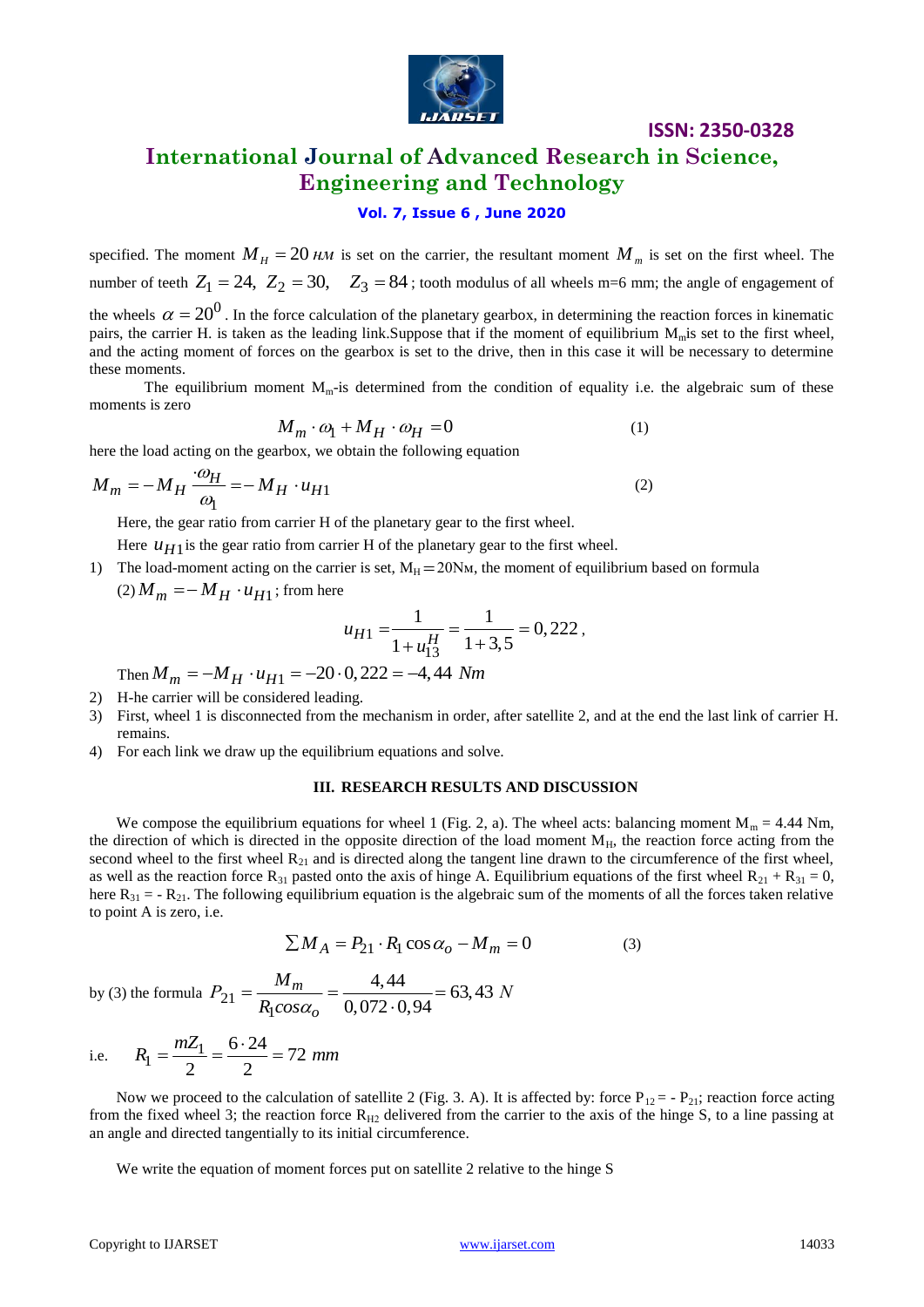

**International Journal of Advanced Research in Science, Engineering and Technology**

#### **Vol. 7, Issue 6 , June 2020**

$$
\sum M_C = P_{12} \cdot R_2 \cdot \cos \alpha_o - P_{32} \cdot \cos \alpha_o = 0
$$
 (4)

from  $(4)$  $P_{32} = P_{12} = 63,43$  *N* 

satellite equilibrium equations 2  $P_{12} + P_{32} + P_{H2} = 0$  (5)

According to equation (5), on a scale  $\mu_p = 3H/\mu$ , we construct a force plan (Fig. 3, c).

hrough the point a, we insert the force R<sub>12</sub>as a segment  $(ab) = \frac{P_{12}}{11} = \frac{63,43}{3} = 21,14$ 3 *<sup>P</sup>*  $ab = \frac{P_{12}}{\mu_P} = \frac{63,43}{3} = 21,14$  mm

from this point we insert the force  $P_{32}$  in the form of a segment

$$
(bc) = \frac{P_{32}}{\mu_P} = \frac{63,43}{3} = 21,14 \text{ mm}
$$

The force  $R_{H2}$  is determined from the plan of forces (Fig. 3, v) through the segment av, its module

 $P_H = (ca) \cdot \mu_P = 100 \cdot 3 = 300 N$ .

#### **IV. CONCLUSION**

Using the method of dynamic analysis and the obtained dynamic parameters, as well as determining the balancing moment, it is provided, in order to improve performance, it is provided to use these parameters when designing a horizontal forging machine.

The obtained results on the dynamic analysis of planetary machines make it possible to use them in the design of drives of automated machines, and can also be used in scientific research.

#### **REFERENCES**

- 1. I.I. Artobolevsky, B.I. Edlstein. Collection of tasks on the theory of mechanisms and machines. M., Science, 1974.
- 2. Harma C.S., Purohit Kamlesh. Theory of Mechanisms and Mashines. India., 2009.
- 3. Turapov A.T.Methodical instructions for the course project on the theory of machines and mechanisms. -T.: TDTU, 2013.
- 4. Kurganbekov M.M., Moydinov A. Mashina dеtallari: O'quv qo`llanma. I va II qismlar. –Toshkеnt: "O`zbekiston entsiklopediyasi", 2014. 384 b.
- 5. Kurganbekov M.M., Mirzayev Q.Q. «Mashina detallari» fanidan kurs loyihasini bajarishda "Mexanik yuritmalarning kinematik hisobi". Uslubiy ko'rsatma. ToshDTU, 2014. -82 bet.

#### **AUTHORS' BIOGRAPHY**

| $N_2$ | Full name place of work, position, academic degree and rank                                                                                                                      | Photo |
|-------|----------------------------------------------------------------------------------------------------------------------------------------------------------------------------------|-------|
|       | AbduvaliyevUbaydulla, Candidate of Technical Sciences, Almalyk branch of<br>Tashkent State TechnicalUniversity named after IslomKarimov.Uzbekistan,<br>Tashkent region, Almalyk; |       |